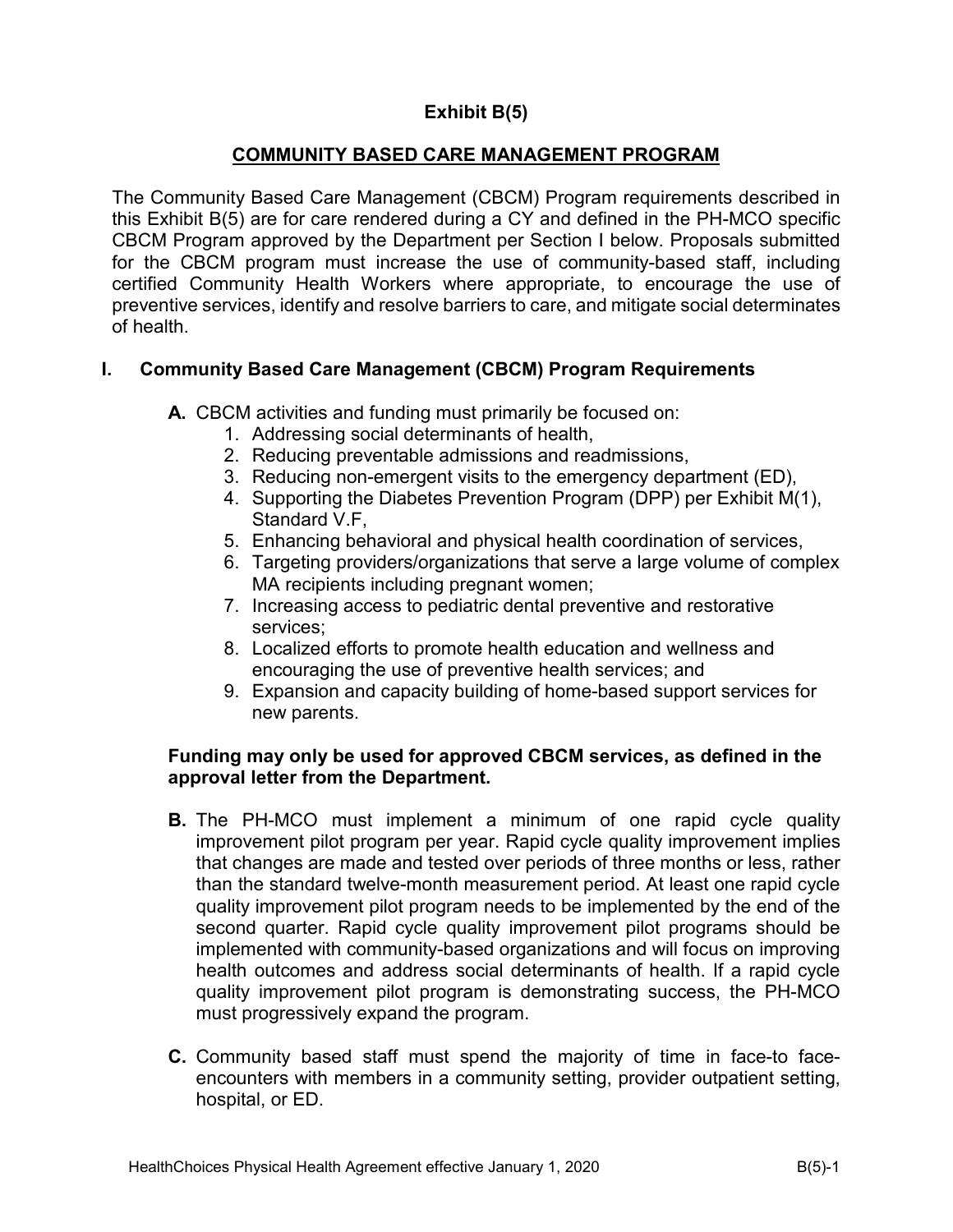team members as defined by the latest version of the Operations 15 report. faith-based ministries, and peer specialists. This list of examples is not fully **D.** CBCM activity must involve care coordination by licensed and non-licensed Emphasis should be placed on expanding the use of non- licensed professionals to increase face-to-face interaction with members. Examples of licensed providers include but are not limited to: physicians, dentists, dental hygienists, public health dental hygiene practitioners (PHDHPs), physician's assistants, Certified Registered Nurse Practitioners (CRNPs), nurse midwives, RNs, LPNs, MSWs, dieticians, psychologists, and pharmacists. Examples of non-licensed team members include but are not limited to: medical assistants/technicians, community health workers, doulas, paramedics/EMTs, inclusive. These team members' activities need to be accounted for on the Operations 15 report.

 providers/organizations, targeted recipients, and define the financial spending management services for consumers with Persistent Serious Mental Illness (PSMI) and Substance Use Disorder (SUD). Community based staff can be employed by the PH-MCO, employed by a provider organization, or hired by a third party through a contract with the PH-MCO. The PH-MCO will be responsible for reporting the targeted for each arrangement (see more details below). Because of limited funding, the PH-MCO should target providers/organizations that serve a large volume of complex MA recipients including high risk pregnant women. Preference should be given to large health systems, FQHCs and high-volume dental providers. Preference should be given to programs that focus on co-location of care

- employment costs for FTEs, payment of care management CPT codes including transition of care codes, payment for special needs transportation to **E.** Payment arrangements can include but not be limited to: practice PMPM payments for care management services, payment for direct or contractual access MA services, and payment of pharmacy medication management codes.
- with the intent of achieving Meaningful Use under the CMS specifications for Medicare or Medicaid. Providers/organizations that receive direct or indirect **F.** When selecting providers/organizations to fund CBCM, the PH-MCO must require that the provider/organizations make use of electronic medical records funding must be willing to participate in best practice collaborative learning sessions.
- Program funds can be allocated across any zone in which they are licensed.<br>HealthChoices Physical Health Agreement effective January 1, 2020 **G.** If the PH-MCO does business in multiple HealthChoices zones, CBCM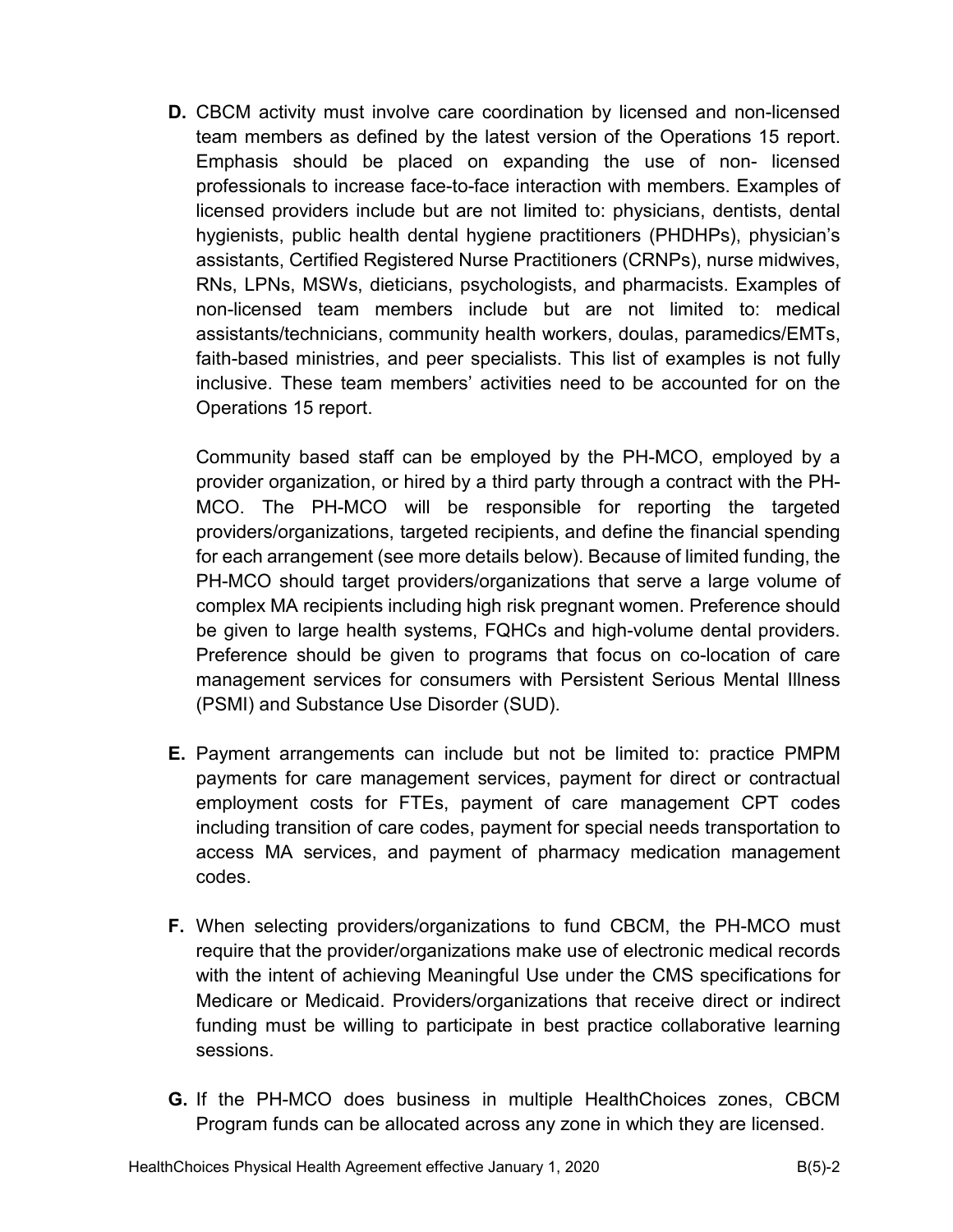- identified, each one must follow the requirements below. Proposals are due no later than **October 1, 2019** and must be submitted to the appropriate folder in Docushare using the CBCM Proposal template. Each CBCM proposal must **H.** The PH-MCO is required to develop and submit a proposal to the Department prior to implementing its CBCM Program. The CBCM Program may include multiple programs for use of the CBCM funds. If multiple programs are include:
	- initial providers/organizations, an initial six (6) and twelve (12) months budget, and operations timeline that outlines the startup of the program from 1. An initial CBCM program description that lists targeted January 1, 2020 through December 31, 2020.
	- 2. For rapid cycle quality improvement pilot programs, include the budget for the pilot phase of the program. If the program is expanded, a revised budget for the expanded program must be submitted.
	- 3. The targeted providers/organizations, larger volume health systems, FQHC's, or co-location of services being involved with CBCM. The PH-MCO will be responsible for reporting the targeted providers/organizations, targeted recipients, and define the financial spending for each arrangement.
	- 4. The number of FTE's involved with or employed as a CBCM worker whether the FTE is full or part-time, licensed or unlicensed, contracted or part of the PH-MCO staff.
	- 5. Measurable goals for each CBCM program.
	- 6. An outline of interventions that the CBCM worker will be performing for each of the targeted providers.
	- 7. Outline payment mechanisms and time frames to providers for CBCM.
	- 8. Program Budget, which should include the payment terms.
- **I.** A PH-MCO's approved CBCM program will remain in effect until December 31 submit the CBCM Proposal Change Form, that is available on Docushare. Changes must be submitted no later than close of business on the last day of of each calendar year. The PH-MCO may only submit one quarterly revision for the Department's review and approval. The PH-MCO must complete and each calendar quarter. No changes will be accepted for the fourth quarter. No other revisions will be accepted.
- **J.**

 Maternal, Infant and Early Childhood Home Visitation Program for all first-time The PH-MCO will establish an evidenced-informed, outcomes-based parents and parents of infants with additional risk factors. In addition to postpartum home visits, the PH-MCO will provide a minimum of two home visits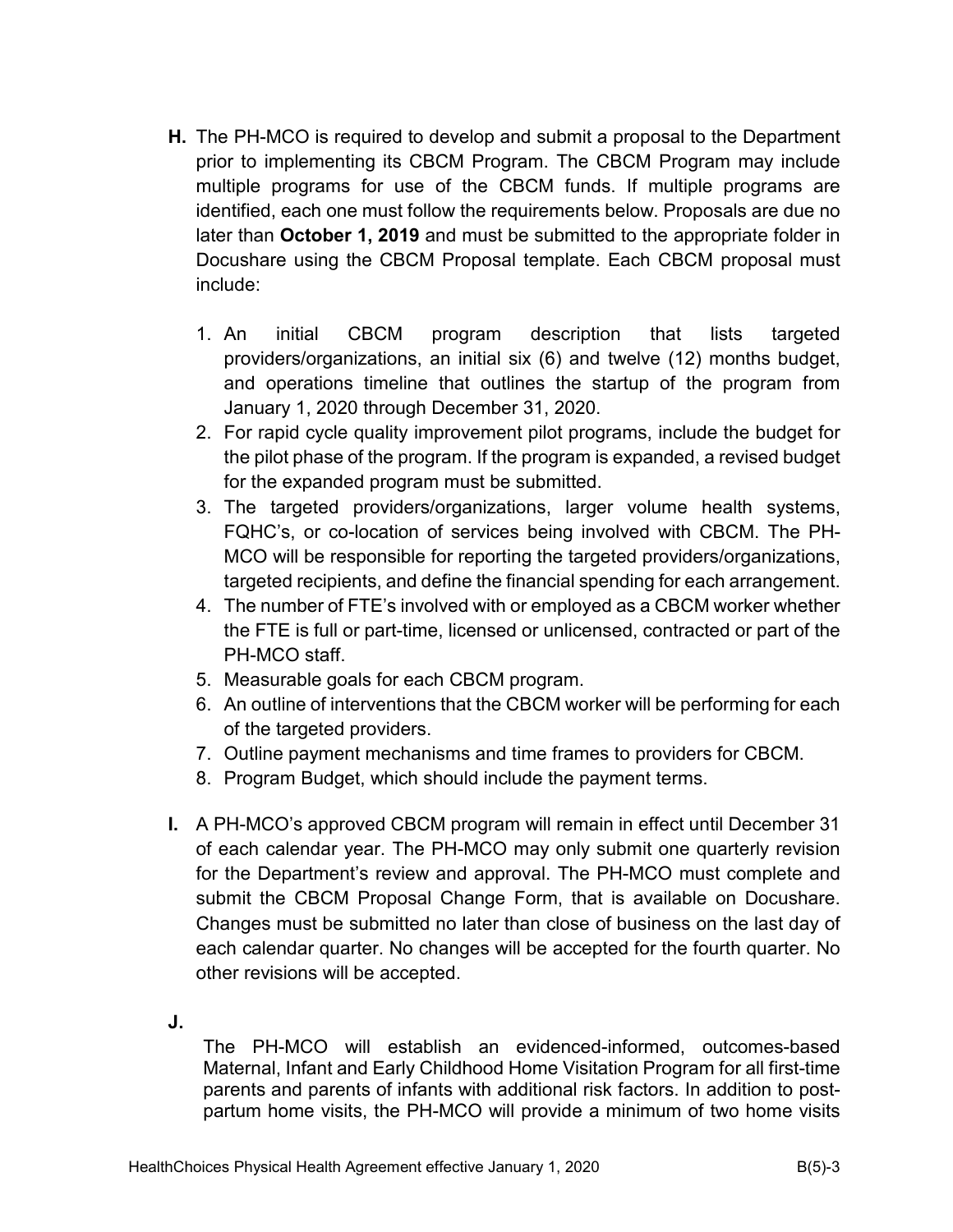for all first-time parents and parents of infants with additional risk factors. should refer the family to available evidence- based home visiting programs, These home visits must cover parent education on infant development and assessment of social determinates of health including identification of strengths and areas for improvement. The home visiting care manager/parent coaches will work to assist the parents with resources to address the identified needs. After the two home visits, if further follow up is warranted, the PH-MCO positive parenting programs, child care or other family support programs in the community. If there are concerns about the infant's development, the PH-MCO should refer the family to Early Intervention for evaluation and services if eligible. The PH-MCO will follow-up with parents to identify and resolve any barriers and to ensure progress in obtaining all referred services.

 If the PH-MCO currently implements an evidenced-based home visitation program for first time parents and parents of infants with additional risk factors, focus should be placed on expanding the program to new geographic areas and new populations.

Evidenced-informed, outcomes-based programs have a two-generation approach, aimed at improving the well-being of both parents and children across the lifespan. They are all steeped in the Strengthening Families Protective Factors Framework. Children are more likely to thrive when their families have the support they need from the beginning. Home visitors evaluate families' strengths and needs and provide services tailored to those needs, such as: teaching positive parenting skills and parent-child interactions, providing information on a wide range of topics including breastfeeding, safe sleep practices, injury prevention and nutrition, conduct screenings and provide referrals to address postpartum depression, substance use disorders and family violence, as well as developmental screenings of children and connecting families to other services and resources as needed. The list of approved evidence-based home visitation programs/models can be found at <https://homvee.acf.hhs.gov/>

 Maternal, Infant and Early Childhood Home Visitation Program no later than coaches. CBCM funds cannot be used for any other DPP expenses. K. The PH-MCO must implement their evidenced-informed, outcomes-based the end of second quarter of the calendar year. The PH-MCO needs to actively recruit and enroll community-based non-medical DPP providers. CBCM funds may be used for DPP infrastructure, data reporting and training of DPP

### **II. Payments to the PH-MCO**

**A.** The Department will make payments for CBCM based on a per member per month (PMPM) rate, noted in Appendix 3f. Effective January 1, 2018, CBCM payments to the PH-MCO will be net of those Members between ages 21 and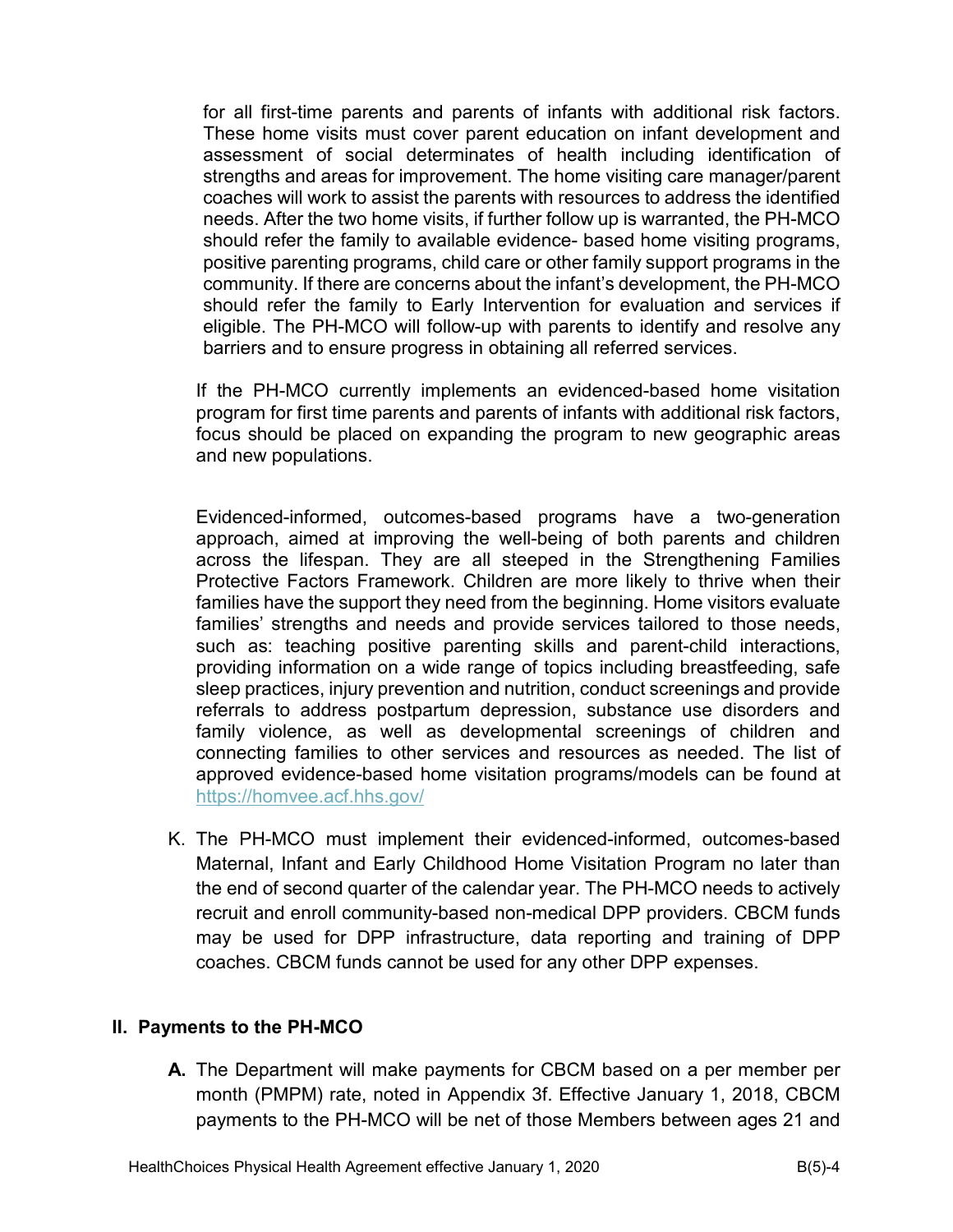64 that have been determined by the Department to be in an IMD for 16 or condition is not related to Substance Used Disorder (SUD). The CBCM payments are part of the monthly capitation process, as identified in Appendix more days in a calendar month and effective July 1, 2018, the Member's 3b.

- PH-MCO per this Exhibit for the current or a prior program year. Any directed CBCM funds are to be used in support of an initiative to improve 1. If the PH-MCO has unspent CBCM funds, as determined by the Department, determined as of June 30 of the subsequent calendar year, the Department may reduce a future payment to the PH-MCO by the unspent amount or the Department may direct unspent CBCM funds provided to the access to care or improved quality outcomes for Members.
- 2. If at any time the Department determines CBCM funds were not disbursed in accordance with the approved CBCM plan, upon advanced written notice to the PH-MCO, the Department may elect to reduce a future payment to the PH-MCO by the amount identified.
- 3. The Department will not reimburse the PH-MCOs for CBCM related expenses in excess of payments made by the Department. However, PH-MCOs can chose to spend more than funds paid by the Department to improve quality or access to care.

## **III. Payments to Providers**

 approved CBCM program, as identified above. The PH-MCO should make payment to providers within the approved time period for the

# **IV. Reporting**

- **A.** Clinical Reporting
	- Based Case Management program. These analyses must be submitted as 1. All PH-MCOs must submit an analysis of their Comprehensive Care Management in addition to submitting a sub-analysis of the Community part of Operations Report #15 to the Department on the scheduled reporting due date(s).
	- 2. An analysis of CBCM services should be a subset of the Comprehensive or non-emergent visits to the ED, increased use of preventive care, or enhanced coordination of BH/PH services. For dental related services, Care Management Program which details each provider involved as well as the Community Based Care Management interventions utilized during member interactions that impacted or reduced preventable readmissions